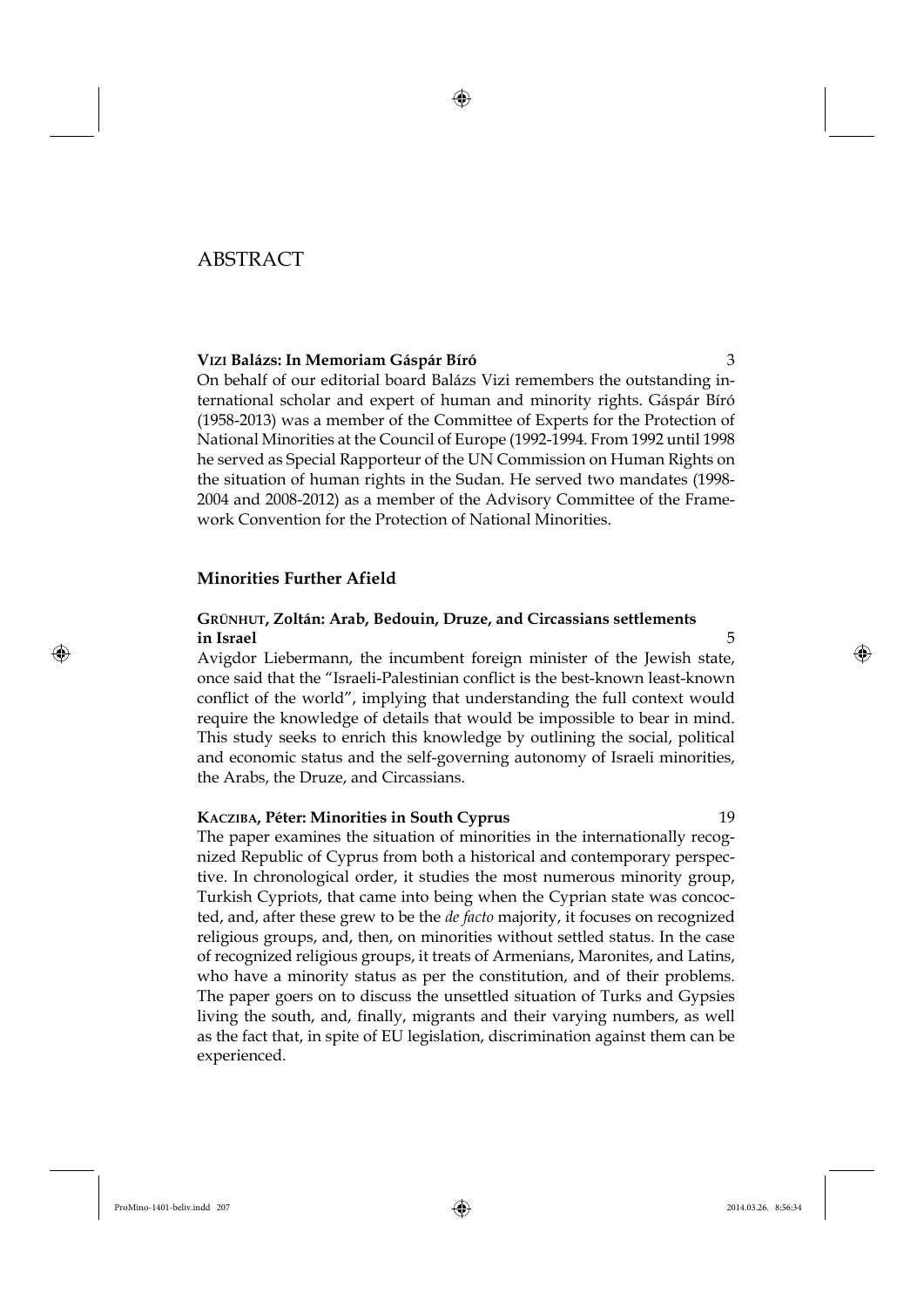**NAGY-RÉBÉK, Ferenc and SZENTGYÖRGYI, Krisztina:** 

**Finno-Ugric Minority Fate in Russia:** 

**the Situation of the Komi-Permyak.** 

#### **The Anatomy of Destruction of Minority Community** 35

The biggest Finno-Ugric Komi-Permyak community lives in the Komi-Permyak Okrug of the Perm Krai, Russia. Their situation is rather special because they belong to those few groups among the Finno-Ugric peoples of Russia that make up a majority in their own administrative region. They are thus not exposed to ethnic discrimination in their native land. However, their use of their mother-tongue at any level education and administration is not provided for even in the areas where they live en masse.

Their economic situation is worse than those of other areas, and thus migration is endemic. Their numbers decrease gradually, the causes being, apart from moving to other areas, is the lack of independent identity and intelligentsia, as well a high mortality rate.

#### **Theoretical and conceptual frames**

## **HORVÁTH, Ágnes: The Protection of Minority Rights in Macedonia. The Role of Decentralization** 43

The study examines the role of decentralization in minority rights protection. Decentralization in Macedonia cannot be reduced to mere minority rights protection because requirements coming from various directions press on the country: it has to simultaneously meet the challenges of nation-building and the requirements of Euro-Atlantic integration, as well as the very specific demands arising from multi-ethnic conditions, the unique situation of the Albanian community in particular.

The author has come to the conclusion that the results of the implementation of the Ohrid Framework Agreement and the future changes in the relationships and proportions between minority and majority communities might soon call for a rethinking of the system of power distribution in Macedonia. External forces still have a determining motivating power, but it should not be forgotten that it is only the willingness of parties to agree that is capable of carrying out the required reforms, and take steps toward minority protection and decentralization.

## **TEGDES, Ágnes: The Nationality Principle in 19th-cenury Italian Public Thought** 74

It is one of most difficult tasks to define the nationality principle. Its origins had been studied for many decades, and many attempts had been made to make practical sense of this abstract concept. The greatest breakthrough came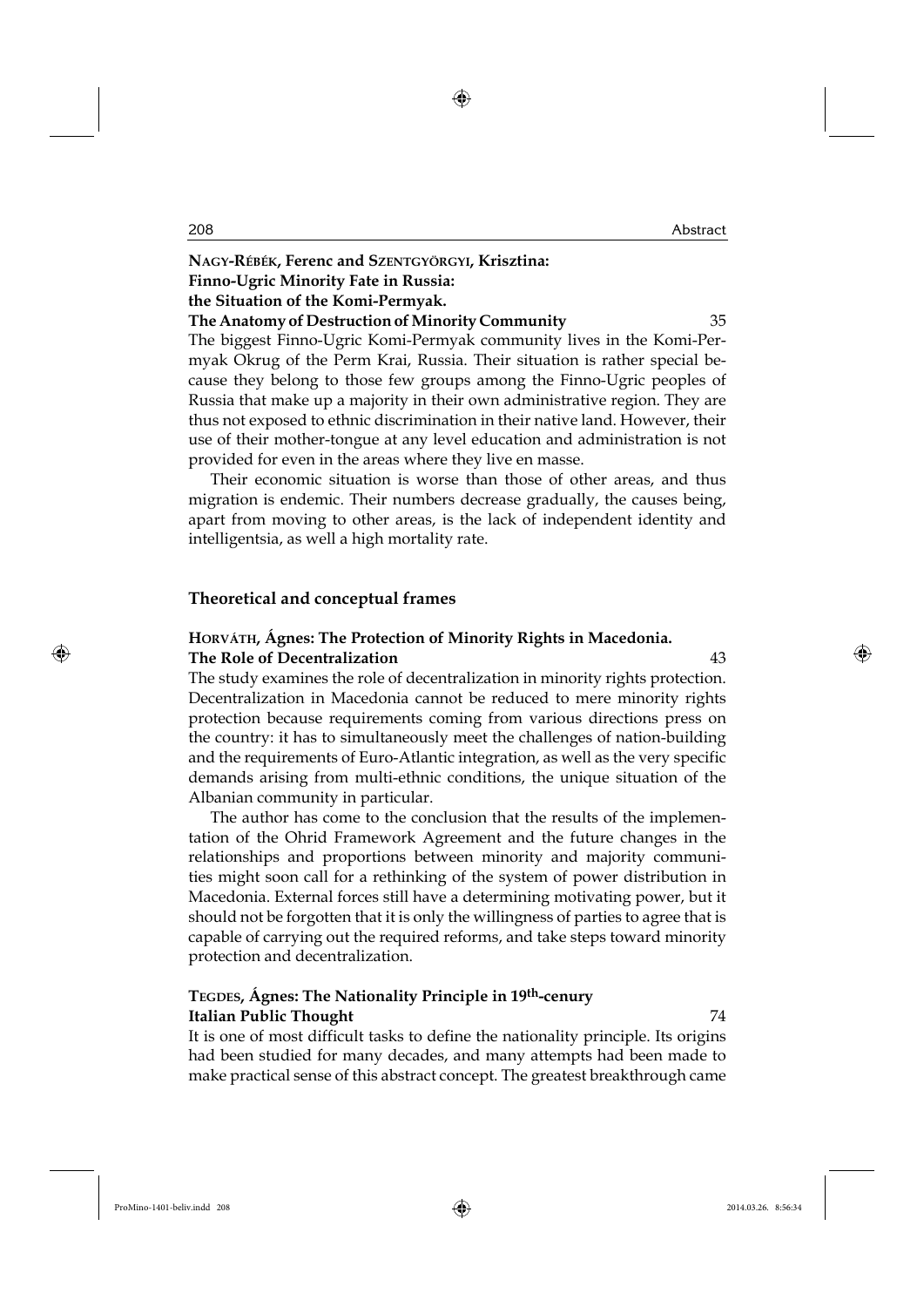with the work of Stanislao Pasquale Mancini, a major figure of the Italian school of jurisprudence. The paper seeks to show the meaning of nationality, the source and content of the nation as such, its development through the long decades and centuries and its future course through the work of Mancini, *Della nazionalitá come fondamento del diritto delle genti* in particular.

### **HOLCZHAUSER, Vilmos: Lumen lumini lupus** 91

In the first half of the 20<sup>th</sup> century, *nationalism* and *racial theory* were the features not of the Right and reaction, but the Left and progressivism. The current Left does as though it never had anything to do with them. But at the time these were expected to revitalize classical liberalism and turn it into a revolutionary force. This would have been a "liberal (left-wing) fascism", a *meek* fascism—what the French encyclopaedists called Enlightened Absolutism and Tocqueville benevolent dictatorship. The paper examines the relationship between progressivism, liberalism, national and international socialisms, and, where necessary, comments the changes in their meanings.

## **On the Research Trail**

**Is our current duty to be midway?**

Tamás Gusztáv FILEP interviews Nándor BÁRDI 117

## **From behind the Iron Curtain**

# **GAZSÓ, Dániel: Hungary in Latin American Eyes** 145

Latin America! The New World, where not only did spices enriching European gastronomy come into being but so were major writers and poets born who enriched world literature. The paper is about three Nobel Prize-winning authors who had been to Hungary and wrote on their experiences here. It conjures up the Columbian master of magic realism, Gabriel García Márquez, the scholar and poet of the Indians of Guatemala, Miguel Ángel Asturias, as well as the Chilean lover of World Peace, Pablo Neruda, and the picture they drew of the Hungary of state socialism in the 1950s and 1960s.

## **MISKOLCZY, Ambrus: From Prison Massacre of Jilava to the Legionary Mutiny** 159

After the failure of the neutrality policy of King Charles, General Antonescu had the crown prince assume the throne on 6 September 1940, and transferred a part of power into the hands of the Iron Guard in order to provide a mass base and legitimacy for his dictatorship. This dual power had the germs